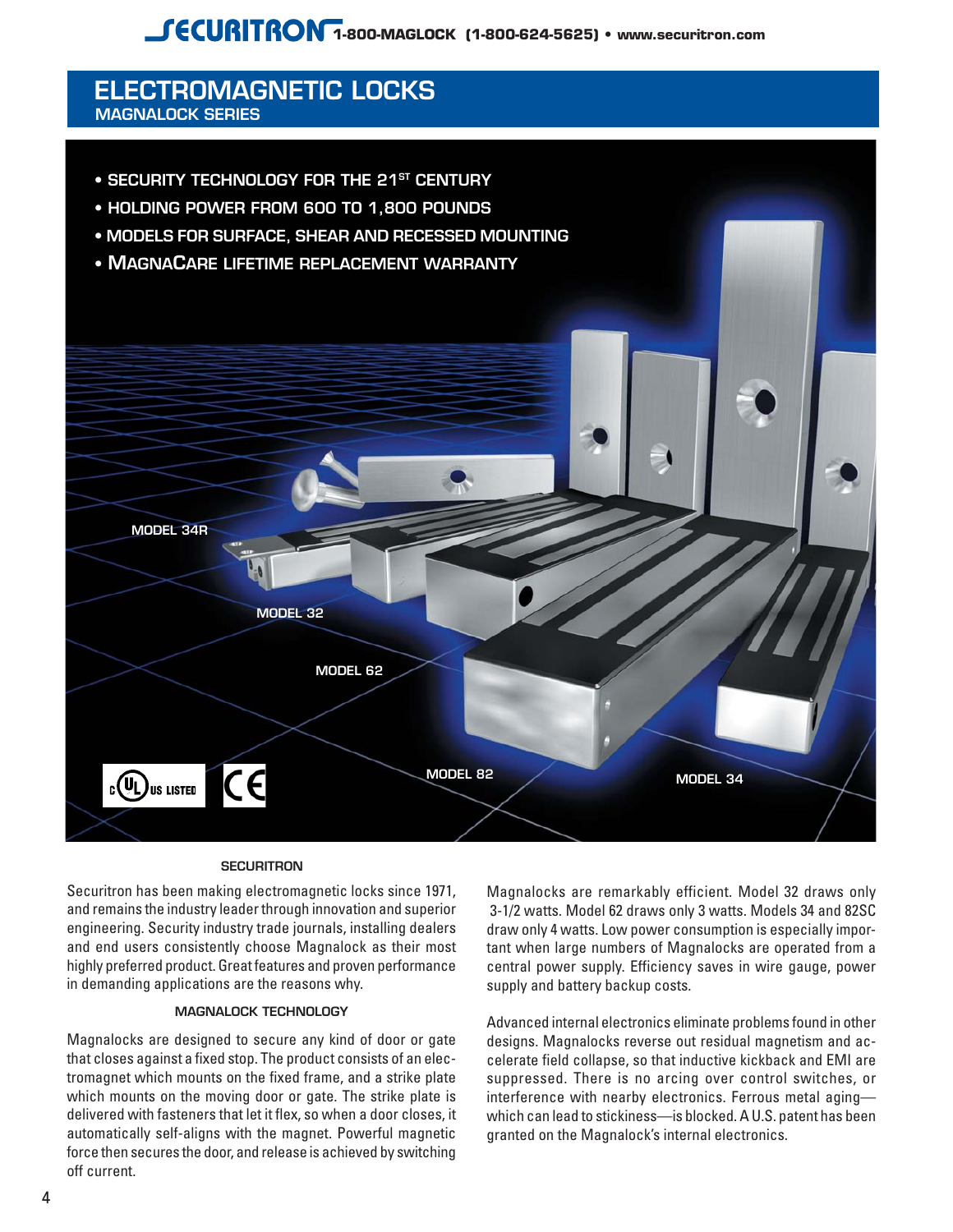# **ELECTROMAGNETC LOCKS MAGNALOCK SERIES**



• Instant release circuit—no residual magnetism • Surface mounts easily with a minimum of tools

## **MODEL 32 APPLICATIONS**

Model 32 provides 600 pounds "traffic control" security—similar to electric strikes—and is recommended for applications where physical assault on the door is not expected, like access controlled interior rooms and secure areas within buildings. Primary benefits of this model are its lower cost and more compact size. Please specify voltage in 12 or 24 VDC when ordering



## **HOLDING FORCE**

600 lbs. [273 Kg.]

- Fully sealed electronics—tamper proof & weather proof • Mounted using steel machine screws into blind finishing nuts
- Architectural brushed stainless steel finish (US32D/630)
- All ferrous metal surfaces plated to MIL specification
- Hardware accessories available to configure any opening type include mounting brackets, housings and dress covers
- Ten feet [3.05m] of jacketed, stranded conductor
- **UL Listed**

**PRODUCT FEATURES**

300 mA at 12 VDC; or 150 mA at 24 VDC **MODEL 32 DIMENSIONS**

**CURRENT DRAW and VOLTAGE**

Magnet: 8" x 1 7/8" x 1 1/2" [203mm x 48mm x 38 mm] Strike: 6 1/4" x 1 5/8" x 1/2" [159mm x 41mm x 13mm]

| <b>HOW TO ORDER</b> |                                 |  |  |
|---------------------|---------------------------------|--|--|
| PART#               | <b>DESCRIPTION</b>              |  |  |
| M32-12              | <b>Magnalock Model 32 12VDC</b> |  |  |
| M32-24              | <b>Magnalock Model 32 24VDC</b> |  |  |



#### **MODEL 34 APPLICATIONS**

Model 34 offers 600 pounds holding force with the added convenience of automatic dual voltage. It is also recommended for applications where physical assault on the door is not expected, or for interior access control and security. Version 34R permits recessed mounting in sliding doors, and results in an aesthetically appealing finished appearance.



## **PRODUCT FEATURES**

- Instant release circuit—no residual magnetism
- Surface mounts easily with a minimum of tools
- Fully sealed electronics—tamper proof & weather proof
- Mounted using steel machine screws into blind finishing nuts
- Architectural brushed stainless steel finish (US32D/630)
- All ferrous metal surfaces plated to MIL specification
- Hardware accessories available to configure any opening type include mounting brackets, housings and dress covers
- Ten feet [3.05m] of jacketed, stranded conductor
- Automatic dual voltage—no field adjustment required
- **UL Listed**

#### **HOLDING FORCE** 600 lbs. [273 Kg.]

## **CURRENT DRAW and VOLTAGE**

350 mA at 12 VDC; or 175 mA at 24 VDC

#### **DIMENSIONS**

34 Magnet: 34R Magnet: 34 & 34R Strike:

9 3/4" x 1 3/4" x 1 1/8" [248mm x 44mm x 29mm] 10 9/16" x 1 1/2" x 1 1/8" [264mm x 38mm x 29mm] 6 3/8" x 1 7/16" x 7/16" [162mm x 36mm x 11mm]

|             | <b>HOW TO ORDER</b>                |
|-------------|------------------------------------|
| PART#       | <b>DESCRIPTION</b>                 |
| <b>M34</b>  | <b>Magnalock Model 34</b>          |
| <b>M34R</b> | <b>Magnalock Model 34 Recessed</b> |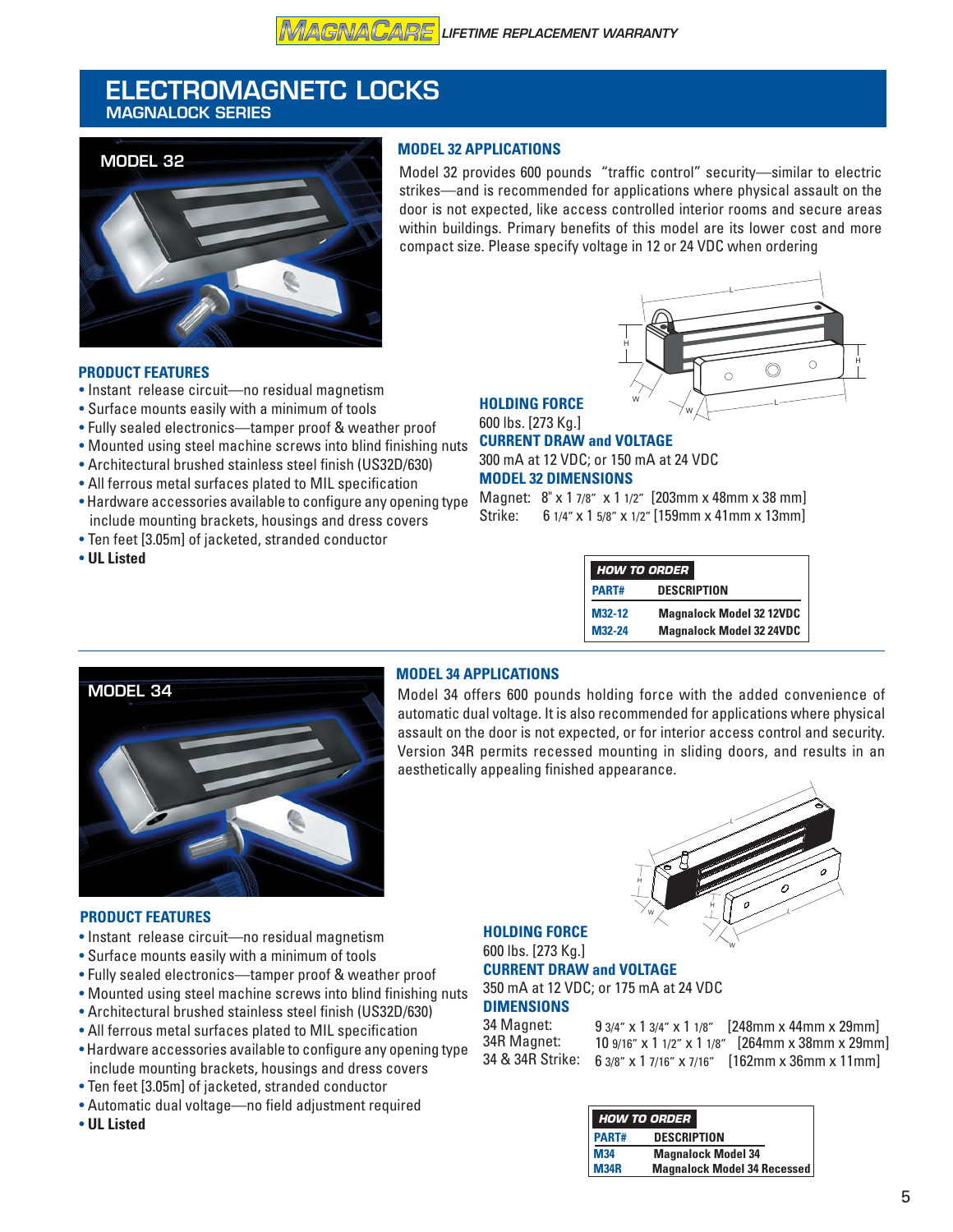# **ELECTROMAGNETIC LOCKS MAGNALOCK SERIES**



#### **MODEL 62 APPLICATIONS**

Model 62 increases holding power to 1,200 pounds, appropriate for exterior and perimeter doors through which criminals could gain entrance to cause substantial economic loss. Entry cannot be forced without special tools, or before the door and frame actually give way. Model 62 is also available with the "G" option, which adds a universal conduit fitting for outdoor installations or surface-wired installations on concrete filled door frames.

H

W

W



- Instant release circuit—no residual magnetism
- Surface mounts easily with a minimum of tools
- Fully sealed electronics—tamper proof & weather proof
- Mounted using steel machine screws into blind finishing nuts
- Architectural brushed stainless steel finish (US32D/630)
- All ferrous metal surfaces plated to MIL specification
- Hardware accessories available to configure any opening type include mounting brackets, housings and dress covers
- Ten feet [3.05m] of jacketed, stranded conductor
- Automatic dual voltage—no field adjustment required
- **UL Listed**

# **HOLDING FORCE** 1,200 lbs. [546 Kg.] **CURRENT DRAW and VOLTAGE**

250 mA at 12 VDC; or 125 mA at 24 VDC **DIMENSIONS**

Strike: 6" x 2 3/4" x 1/2" [152mm x 70mm x 13mm]

Magnet: 8" x 3"x 1 3/4" [203mm x 76mm x 44mm]

L

**PART# DESCRIPTION HOW TO ORDER M62 Magnalock Model 62**

L

H

 $\bigcap$ 



## **MODEL 82SC APPLICATIONS**

Model 82SC is the largest and most powerful Magnalock, delivering 1,800 pounds holding force to stop determined intruders who will often employ special tools in their effort to gain entry. Model 82SC is preferred by prisons and detention facilities, and also functions best on large, high security gates.



## **PRODUCT FEATURES**

- Instant release circuit—no residual magnetism
- Surface mounts easily with a minimum of tools
- Fully sealed electronics—tamper proof & weather proof
- Mounted using steel machine screws into blind finishing nuts
- Architectural brushed stainless steel finish (US32D/630)
- All ferrous metal surfaces plated to MIL specification
- Hardware accessories available to configure any opening type include mounting brackets, housings and dress covers
- Ten feet [3.05m] of jacketed, stranded conductor
- Automatic dual voltage—no field adjustment required
- **UL Listed**

## **HOLDING FORCE**

#### 1,800 lbs. [818 Kg.] **CURRENT DRAW and VOLTAGE**

350 mA at 12 VDC; or 175 mA at 24 VDC **DIMENSIONS**

Magnet: 12" x 3" x 1 3/4" [305mm x 76mm x 44mm] Strike: 9 1/2" x 2 3/4" x 1/2" [241mm x 70mm x 13mm]

| HOW TO ORDER |                                   |
|--------------|-----------------------------------|
| PART#        | <b>DESCRIPTION</b>                |
| <b>M82SC</b> | <b>Magnalock Model 82 Senstat</b> |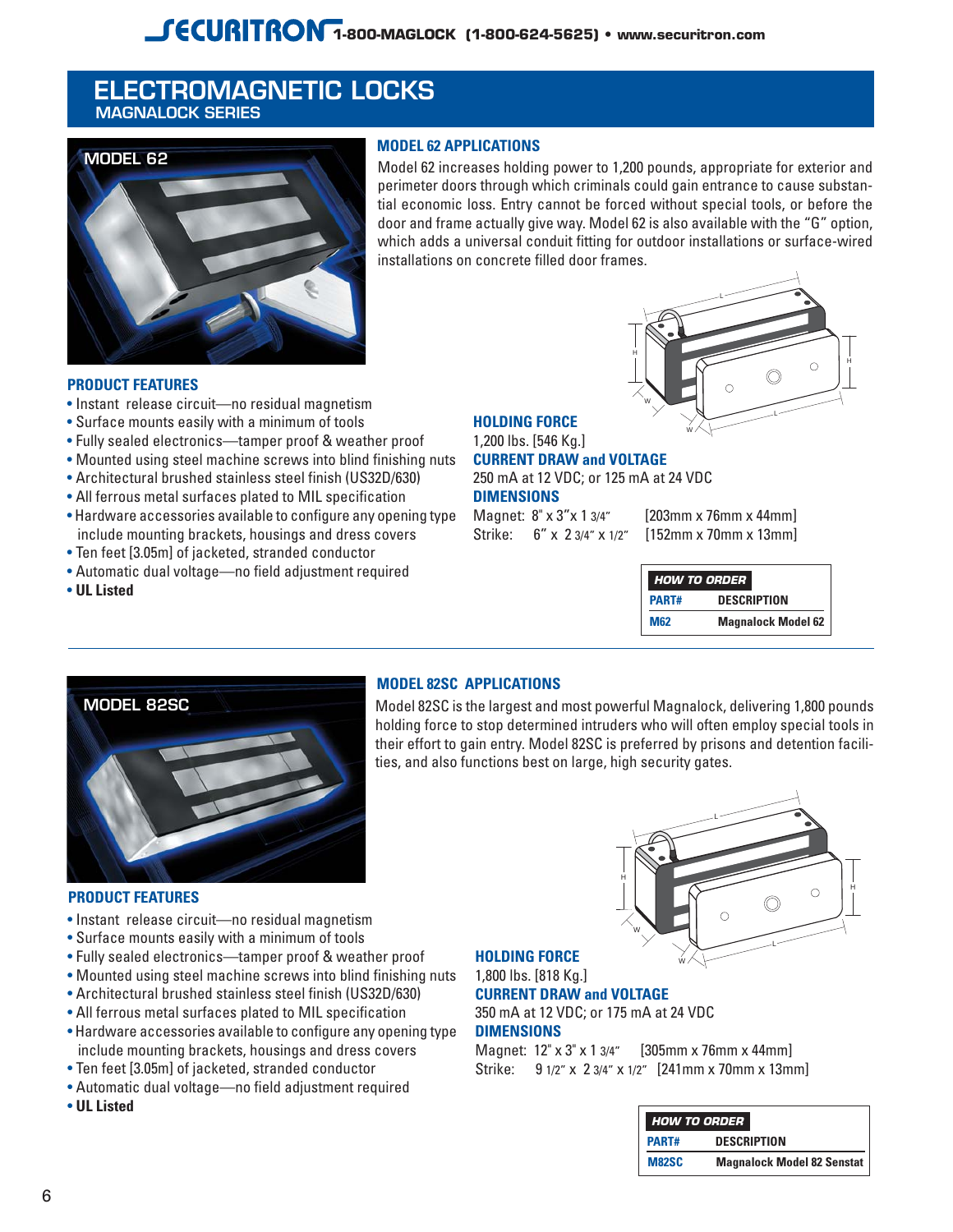# **ELECTROMAGNETIC LOCKS MAGNALOCK SERIES STANDARD MODELS**

|                                                 | <b>ITEM</b>                                                                                       | PART#            | <b>ORDERING DESCRIPTION</b>                        |
|-------------------------------------------------|---------------------------------------------------------------------------------------------------|------------------|----------------------------------------------------|
|                                                 | <b>MAGNALOCK MODEL 32</b><br>PLEASE SPECIFY 12 OR 24 VOLT MODEL                                   | M32-12<br>M32-24 | 600 lb. 12VDC Magnalock<br>600 lb. 24VDC Magnalock |
| <b>M82SC</b><br><b>M62</b><br><b>M32</b><br>M34 | <b>MAGNALOCK MODEL 34</b><br>ALL M34 MAGNALOCKS ARE DUAL VOLTAGE                                  | <b>M34</b>       | 600 lb. Dual Voltage Magnalock                     |
|                                                 | <b>MAGNALOCK MODEL 62</b><br>ALL M62 MAGNALOCKS ARE DUAL VOLTAGE                                  | <b>M62</b>       | 1200 lb. Dual Voltage Magnalock                    |
|                                                 | MAGNALOCK MODEL 82SC<br>AVAILABLE ONLY WITH SENSTAT OPTION<br>ALL M82 MAGNALOCKS ARE DUAL VOLTAGE | <b>M82SC</b>     | 1800 lb. Dual Voltage Senstat Magnalock            |

# **ELECTROMAGNETIC LOCKS MAGNALOCK SERIES OPTIONS**

| <b>ITEM</b>                                                                                                                                                              | <b>APPLICATION USE</b>                                                                                                                                                                                                                                                                                                                                                                                                         | PART#                                                                                  | <b>ORDERING DESCRIPTION</b>                                                                                                                                                                                                                                                                                                                                                       |
|--------------------------------------------------------------------------------------------------------------------------------------------------------------------------|--------------------------------------------------------------------------------------------------------------------------------------------------------------------------------------------------------------------------------------------------------------------------------------------------------------------------------------------------------------------------------------------------------------------------------|----------------------------------------------------------------------------------------|-----------------------------------------------------------------------------------------------------------------------------------------------------------------------------------------------------------------------------------------------------------------------------------------------------------------------------------------------------------------------------------|
| <b>SENSTAT:</b><br>A SELF-MONITORING MAGNALOCK<br>ORANGE                                                                                                                 | The lock that monitors itself! Securitron's patented<br>Senstat option provides a lock status sensing<br>signal which positively indicates that the door is<br>secure. This interfaces with access control or<br>alarm systems and is superior to the commonly<br>used door position switch which indicates that the<br>door is closed but not that it is secure.<br>All Senstat Magnalocks use Form 'C' isolated<br>contacts. | <b>M32SC-12</b><br><b>M32SC-24</b><br><b>M32SCF-24</b>                                 | <b>Model 32 Senstat 12 VDC</b><br>Model 32 Senstat 24 VDC<br>M32SCF-12 Model 32 Senstat Face Mount 12 VDC<br><b>Model 32 Senstat Face Mount 24 VDC</b>                                                                                                                                                                                                                            |
| BLACK<br>'SC" LOCK<br><b>GREEN</b><br><b>POWER</b><br><b>SUPPLY</b><br><b>WHITE</b><br>RED                                                                               |                                                                                                                                                                                                                                                                                                                                                                                                                                | <b>M34RSC</b><br><b>M34SC</b><br>M34SCF                                                | <b>Model 34 Recessed Senstat</b><br><b>Model 34 Senstat</b><br><b>Model 34 Senstat Face Mount</b>                                                                                                                                                                                                                                                                                 |
| WHITE AND GREEN WIRES PROVIDE ISOLATED<br>CLOSURE WHEN LOCK IS SECURE, ORANGE AND<br>WHITE ARE CLOSED WHEN LOCK IS NOT SECURE.<br>Wiring diagram for Senstat Magnalocks. |                                                                                                                                                                                                                                                                                                                                                                                                                                | <b>M62SC</b><br>M62SCF<br><b>M62SCFG</b><br><b>M62SCG</b><br>M62SC-SS<br><b>DM62SC</b> | <b>Model 62 Senstat</b><br><b>Model 62 Senstat Face Mount</b><br><b>Model 62 Senstat Face Mount Conduit</b><br><b>Model 62 Senstat Conduit</b><br><b>M62SCG-OS Model 62 Senstat Conduit/Offset Strike</b><br>M62SCG-SS Model 62 Senstat Conduit/Split Strike<br>M62SC-OS Model 62 Senstat Offset Strike<br><b>Model 62 Senstat Split Strike</b><br><b>Model 62 Double Senstat</b> |
|                                                                                                                                                                          |                                                                                                                                                                                                                                                                                                                                                                                                                                | <b>M82SC</b><br><b>M82SCF</b><br><b>M82SCFG</b><br><b>M82SCG</b><br><b>M82SC-SS</b>    | <b>Model 82 Senstat</b><br><b>Model 82 Senstat Face Mount</b><br><b>Model 82 Senstat Face Mount Conduit</b><br><b>Model 82 Senstat Conduit</b><br>M82SCG-OS Model 82 Senstat Conduit/Offset Strike<br><b>M82SCG-SS Model 82 Senstat Conduit/Split Strike</b><br><b>M82SC-OS</b> Model 82 Senstat Offset Strike<br><b>Model 82 Senstat Split Strike</b>                            |
| THE "F" OPTION-<br><b>FACE MOUNTED MAGNALOCKS</b>                                                                                                                        | Standard Magnalocks are suspended from the<br>door frame, so the door swings away from the<br>magnet body-the preferred mounting method.                                                                                                                                                                                                                                                                                       | <b>M32F-12</b><br><b>M32F-24</b><br><b>M32SCF-12</b>                                   | <b>Model 32 Face Mount 12VDC</b><br><b>Model 32 Face Mount 24VDC</b><br><b>Model 32 Senstat Face Mount 12VDC</b>                                                                                                                                                                                                                                                                  |
| Model 32F                                                                                                                                                                | But if the door swings into the protected area se-<br>curity considerations may dictate the lock mounts<br>on the in-swinging side of the door. The "F" op-                                                                                                                                                                                                                                                                    | <b>M32SCF-24</b><br><b>M34F</b>                                                        | <b>Model 32 Senstat Face Mount 24VDC</b><br><b>Model 34 Face Mount</b>                                                                                                                                                                                                                                                                                                            |
|                                                                                                                                                                          | tion provides for face mounting on the header<br>above the door. Mounting holes are drilled<br>through the magnet face, and wire exits the rear.                                                                                                                                                                                                                                                                               | M34SCF                                                                                 | <b>Model 34 Senstat Face Mount</b>                                                                                                                                                                                                                                                                                                                                                |
| Model 62F                                                                                                                                                                | The Z bracket is normally used with "F"<br>Magnalocks.<br>(Model 34F not pictured.)                                                                                                                                                                                                                                                                                                                                            | <b>M62F</b><br>M62FG<br>M62SCF<br>M62SCFG                                              | <b>Model 62 Face Mount</b><br><b>Model 62 Face Mount Conduit</b><br><b>Model 62 Senstat Face Mount</b><br><b>Model 62 Senstat Face Mount Conduit</b>                                                                                                                                                                                                                              |
|                                                                                                                                                                          |                                                                                                                                                                                                                                                                                                                                                                                                                                | <b>M82SCF</b><br><b>M82SCFG</b>                                                        | <b>Model 82 Senstat Face Mount</b><br><b>Model 82 Senstat Face Mount Conduit</b>                                                                                                                                                                                                                                                                                                  |
| Model 82SCF                                                                                                                                                              |                                                                                                                                                                                                                                                                                                                                                                                                                                |                                                                                        |                                                                                                                                                                                                                                                                                                                                                                                   |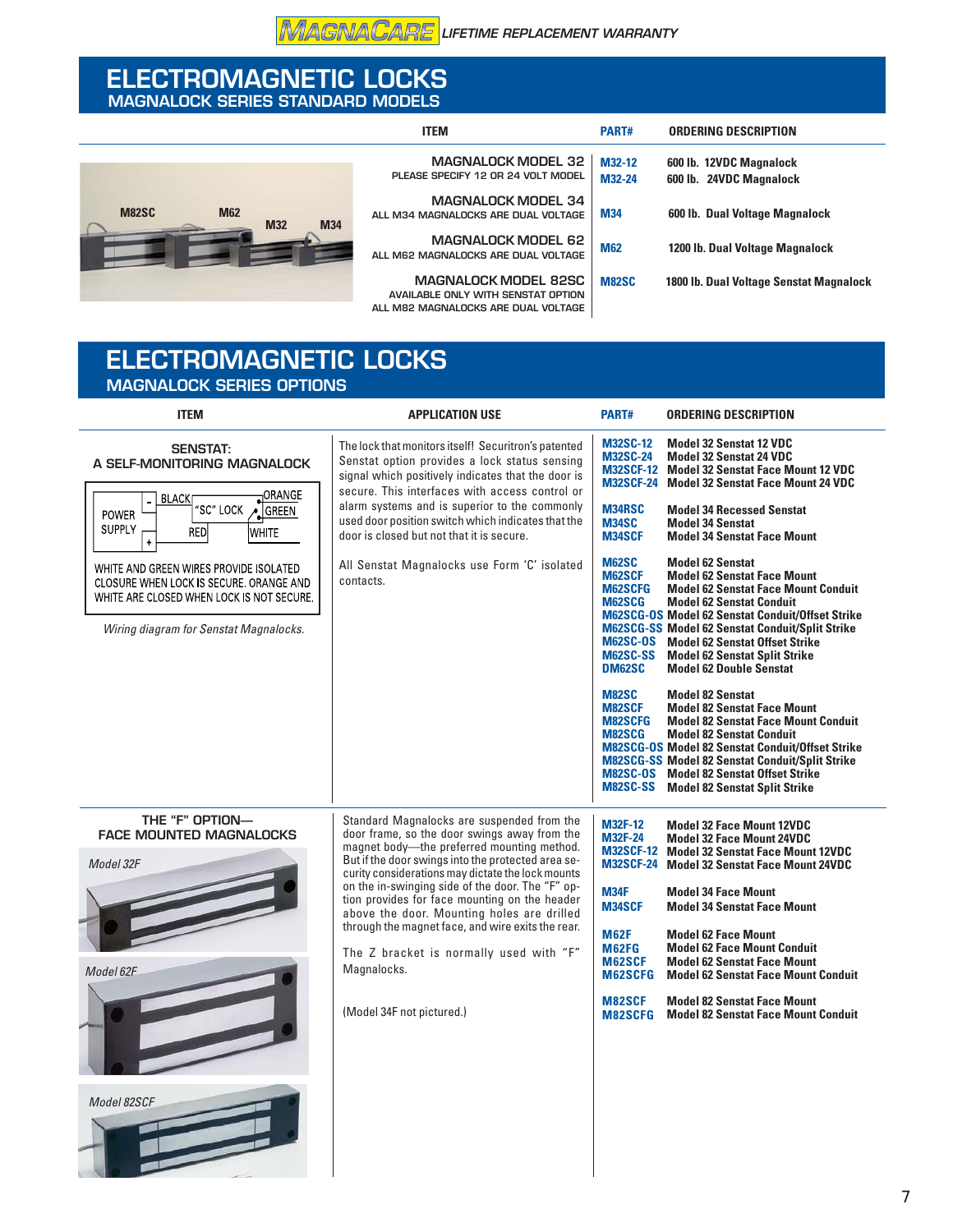|                                      |  |  |  |  | <b>ELECTROMAGNETIC LOCKS</b> |
|--------------------------------------|--|--|--|--|------------------------------|
| <b>ALACALAL OCU/ OFBIFO OBTIONIC</b> |  |  |  |  |                              |

| MAGNALOCK SERIES OPTIONS                                                                                                                                         |                                                                                                                                                                                                                                                                                                                                                                                                  |                                                                                                                         |                                                                                                                                                                                                                                                                                                                                                                                                                                                                                                                                                                                                |
|------------------------------------------------------------------------------------------------------------------------------------------------------------------|--------------------------------------------------------------------------------------------------------------------------------------------------------------------------------------------------------------------------------------------------------------------------------------------------------------------------------------------------------------------------------------------------|-------------------------------------------------------------------------------------------------------------------------|------------------------------------------------------------------------------------------------------------------------------------------------------------------------------------------------------------------------------------------------------------------------------------------------------------------------------------------------------------------------------------------------------------------------------------------------------------------------------------------------------------------------------------------------------------------------------------------------|
| <b>ITEM</b>                                                                                                                                                      | <b>APPLICATION USE</b>                                                                                                                                                                                                                                                                                                                                                                           | PART#                                                                                                                   | <b>ORDERING DESCRIPTION</b>                                                                                                                                                                                                                                                                                                                                                                                                                                                                                                                                                                    |
| THE "G" OPTION-UNIVERSAL<br><b>CONDUIT FITTED MAGNALOCKS</b><br>Model 62FG with<br>Universal Conduit Fitting.<br>Model 82SCFG with<br>Universal Conduit Fitting. | The "G" option (available on the 62 and 82 Models<br>only) adds a 3/4" female-1" male universal conduit<br>fitting to allow conduit wiring for outdoor<br>installations. The "G" version is also useful for<br>surface wired installations on concrete filled door<br>frames. This avoids the cost of drilling a wire way in<br>the concrete. (See image below.)                                 | M62FG<br><b>M62G</b><br><b>M62G-OS</b><br><b>M62G-SS</b><br><b>M62SCFG</b><br>M62SCG<br><b>M82SCFG</b><br><b>M82SCG</b> | <b>Model 62 Face Mount Conduit</b><br><b>Model 62 Conduit</b><br><b>Model 62 Conduit Offset Strike</b><br><b>Model 62 Conduit Split Strike</b><br><b>Model 62 Senstat Face Mount Conduit</b><br><b>Model 62 Senstat Conduit</b><br>M62SCG-OS Model 62 Senstat Conduit Offset Strike<br><b>M62SCG-SS Model 62 Senstat Conduit Split Strike</b><br><b>Model 82 Senstat Face Mount Conduit</b><br><b>Model 82 Senstat Conduit</b><br>M82SCG-OS Model 82 Senstat Conduit Offset Strike<br><b>M82SCG-SS Model 82 Senstat Conduit Split Strike</b>                                                   |
| DOUBLE MODEL 62 CONFIGURATION                                                                                                                                    | For double doors without a center mullion, the DM-62<br>supplies two 1,200 lb. holding force Model 62<br>Magnalocks in a single, brushed stainless steel<br>housing. The 22" [572mm] wide housing provides<br>adequate lock separation for internal obstructions<br>often found in double doors. Electrically, the dual locks<br>are controlled as one.                                          | <b>DM62</b><br><b>DM62SC</b>                                                                                            | <b>Model 62 Double Magnalock</b><br><b>Model 62 Double Magnalock Senstat</b>                                                                                                                                                                                                                                                                                                                                                                                                                                                                                                                   |
| <b>OFFSET STRIKES and SPLIT STRIKES</b><br>$\sigma$                                                                                                              | Offset strikes are available for the 62 and 82 models<br>only. The offset strike alters by 1/4" [6mm] the position<br>of the mounting hole which is occasionally necessary<br>for certain narrow aluminum glass doors to avoid the<br>sex bolt hitting the glass.<br>Split strikes allow a single 62 or 82 model Magnalock<br>to secure a double door at traffic control holding force<br>level. | <b>M62-OS</b><br><b>M62G-OS</b><br><b>M62SC-OS</b><br><b>M62-SS</b><br><b>M62G-SS</b>                                   | <b>Model 62 Offset Strike</b><br><b>Model 62 Conduit Fitting Offset Strike</b><br><b>M62SCG-OS Model 62 Senstat Conduit Offset Strike</b><br><b>Model 62 Senstat Offset Strike</b><br><b>Model 62 Split Strike</b><br><b>Model 62 Conduit Fitting Split Strike</b><br><b>M62SCG-SS Model 62 Senstat Conduit Split Strike</b><br>M62SC-SS Model 62 Senstat Split Strike<br><b>M82SCG-OS Model 82 Senstat Conduit Offset Strike</b><br><b>M82SC-OS</b> Model 82 Senstat Offset Strike<br><b>M82SCG-SS Model 82 Senstat Conduit Split Strike</b><br><b>M82SC-SS</b> Model 82 Senstat Split Strike |

Model 82SCG mounted on a concrete filled steel door frame using the CWB-62 bracket.

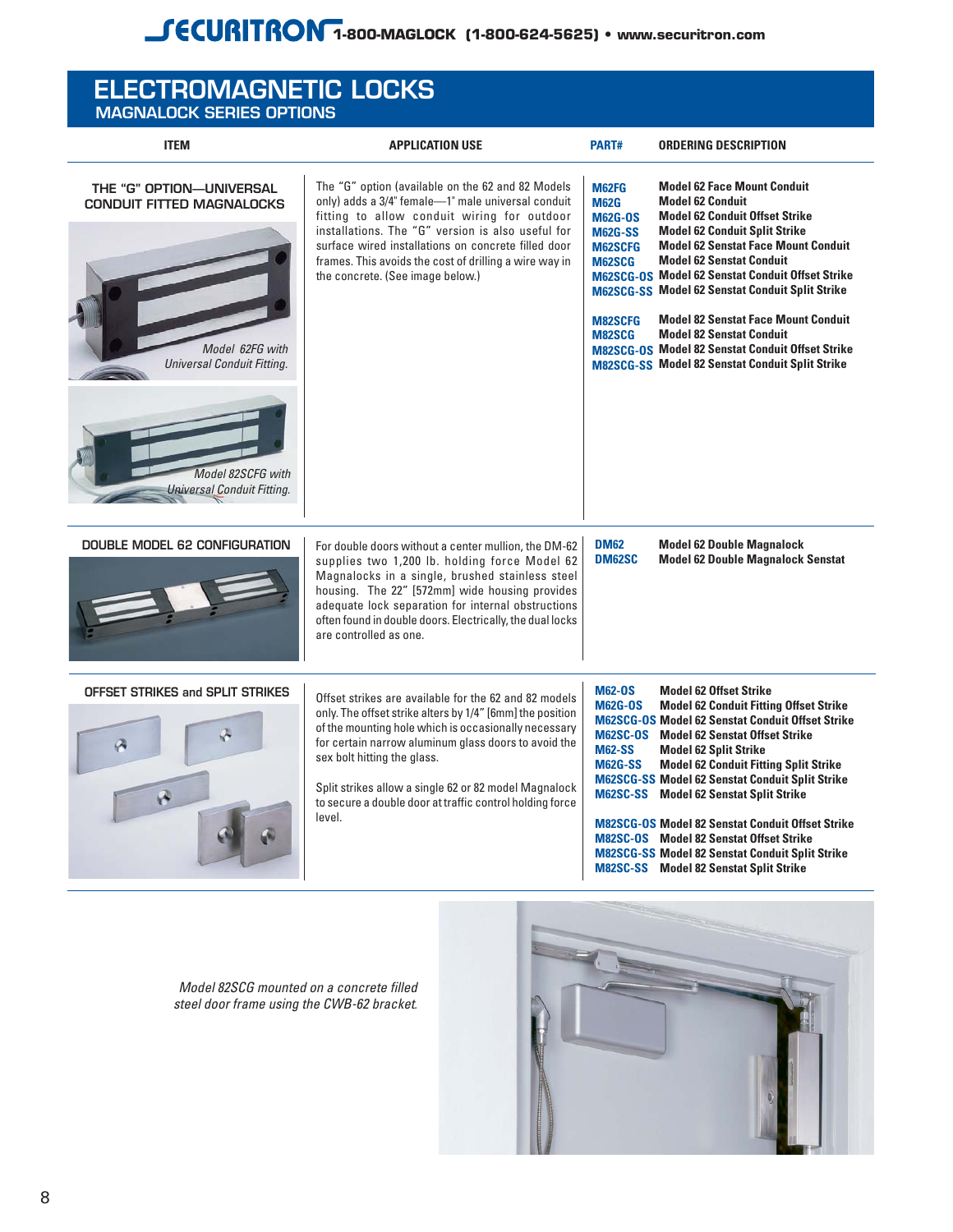# **ELECTROMAGNETIC LOCKS MAGNALOCK SERIES HARDWARE**

| <b>ITEM</b>                                                                                                                                                                                                        | <b>APPLICATION USE</b>                                                                                                                                                                                                                                                                                                                                                                                                                                                                                                                                                                              | PART#                                                                                                                                                                                                                                                                        | <b>ORDERING DESCRIPTION</b>                                                                                                                                                                                                                                                                                                                                                                                                                                                                                                                                                                              |
|--------------------------------------------------------------------------------------------------------------------------------------------------------------------------------------------------------------------|-----------------------------------------------------------------------------------------------------------------------------------------------------------------------------------------------------------------------------------------------------------------------------------------------------------------------------------------------------------------------------------------------------------------------------------------------------------------------------------------------------------------------------------------------------------------------------------------------------|------------------------------------------------------------------------------------------------------------------------------------------------------------------------------------------------------------------------------------------------------------------------------|----------------------------------------------------------------------------------------------------------------------------------------------------------------------------------------------------------------------------------------------------------------------------------------------------------------------------------------------------------------------------------------------------------------------------------------------------------------------------------------------------------------------------------------------------------------------------------------------------------|
| <b>FULL LENGTH HOUSINGS</b><br><b>Single Horizontal</b><br><b>Full Length Housing</b><br><b>Double Vertical</b><br><b>Full Length Housing</b>                                                                      | Magnalocks can be installed in full-length<br>housings for the ultimate in security and<br>finished appearance. Select housings in<br>vertical or horizontal configurations, to fit one<br>or two locks. The addition of a second lock is<br>for extra security, or a double door. Finished<br>installation provides solid vandal resistance.<br>$SLR =$ single lefthand reverse<br>SRR = single righthand reverse                                                                                                                                                                                  | <b>HHD-32</b><br><b>HHD-62</b><br><b>HHD-82</b><br><b>HHSL-32</b><br><b>HHSL-62</b><br>HHSL-82<br><b>HHSR-32</b><br><b>HHSR-62</b><br>HHSR-82<br><b>HVD-32</b><br><b>HVD-62</b><br><b>HVD-82</b>                                                                             | <b>Full Length Housing M32 Dbl. Horizontal</b><br><b>Full Length Housing M62 Dbl. Horizontal</b><br><b>Full Length Housing M82 Dbl. Horizontal</b><br><b>Full Length Housing M32 SLR Horizontal</b><br><b>Full Length Housing M62 SLR Horizontal</b><br><b>Full Length Housing M82 SLR Horizontal</b><br><b>Full Length Housing M32 SRR Horizontal</b><br><b>Full Length Housing M62 SRR Horizontal</b><br><b>Full Length Housing M82 SRR Horizontal</b><br><b>Full Length Housing M32 Dbl. Vertical</b><br><b>Full Length Housing M62 Dbl. Vertical</b><br><b>Full Length Housing M82 Dbl. Vertical</b> |
| <b>ENERGY ABSORBING SEX BOLT</b>                                                                                                                                                                                   | The EASB is specifically designed for high<br>security applications on inflexible doors, like<br>those found in prisons where a door opens<br>outward into a protected area. During an impact<br>attack—unlike pulling the door—the impact<br>places the standard sex bolt, and contains a<br>powerful internal spring that absorbs and<br>dissipates the force of a blow, maintaining<br>optimum security.<br>EASB-34: 2" [51mm] diameter crown<br>1 3/4" [44mm] length<br>1" [25mm] maximum travel<br>EASB-62 & 82: 3" [76mm] diameter crown<br>$13/4"$ [44mm] length<br>1" [25mm] maximum travel | EASB-34<br><b>EASB-62</b><br><b>EASB-82</b>                                                                                                                                                                                                                                  | <b>Sex Bolt Energy Absorbing M34</b><br><b>Sex Bolt Energy Absorbing M62</b><br><b>Sex Bolt Energy Absorbing M82</b><br>Adjustable to fit door widths from 1 1/2" [38mm] to 2 1/<br>4"[57mm] with accessories (call factory for details)                                                                                                                                                                                                                                                                                                                                                                 |
| STOP FILLER PLATE                                                                                                                                                                                                  | The Stop Filler Plate is used in installations<br>where only part of the magnet body is on the<br>stop. The plate extends the stop to provide a<br>flat mounting surface for the magnet. Stop<br>Filler Plates are 8" [203mm] (Models 32 and 62)<br>or 12" [305mm] (Model 82) with a varying<br>thickness to match the stop thickness.<br>Width = $11/4$ " [32mm]<br>Depth = $1/4$ " [6mm]<br>$3/8"$ [10mm]<br>$1/2$ " [13mm]<br>$5/8"$ [16mm]                                                                                                                                                      | SFP-1/4CL<br><b>SFP-1/4BK</b><br>SFP-3/8CL<br>SFP-3/8BK<br>SFP-1/2CL<br>SFP-1/2BK<br>SFP-5/8CL<br><b>SFP-5/8BK</b><br><b>SFP82-1/4CL</b><br><b>SFP82-1/4BK</b><br><b>SFP82-3/8CL</b><br><b>SFP82-3/8BK</b><br><b>SFP82-1/2CL</b><br><b>SFP82-1/2BK</b><br><b>SFP82-5/8CL</b> | <b>Stop Filler Plate 1/4" Clear</b><br><b>Stop Filler Plate 1/4" Black</b><br>Stop Filler Plate 3/8" Clear<br>Stop Filler Plate 3/8" Black<br>Stop Filler Plate 1/2" Clear<br>Stop Filler Plate 1/2" Black<br>Stop Filler Plate 5/8" Clear<br>Stop Filler Plate 5/8" Black<br>Stop Filler Plate M82 1/4" Clear<br>Stop Filler Plate M82 1/4" Black<br>Stop Filler Plate M82 3/8" Clear<br>Stop Filler Plate M82 3/8" Black<br>Stop Filler Plate M82 1/2" Clear<br>Stop Filler Plate M82 1/2" Black<br>Stop Filler Plate M82 5/8" Clear<br>SFP82-5/8BK Stop Filler Plate M82 5/8" Black                   |
| <b>GLASS DOOR BRACKET</b><br><b>ADHESIVE KIT and GLASS DOOR</b><br><b>HEADER EXTENSION BRACKET</b><br>2 X RUBBER<br>WASHERS<br>5/16-18 X 1"<br>FLATHEAD SCREW<br>14° X 34°<br>ROLL PINS<br><b>ADHESIVE</b><br>BOND | The Glass Door Bracket permits Magnalock<br>installation on a solid glass door. The bracket<br>is permanently bonded to the glass with a<br>special adhesive. The strike plate then screws<br>into the bracket, as glass doors cannot be<br>drilled.                                                                                                                                                                                                                                                                                                                                                | <b>GDB</b><br><b>AKG</b><br>HEB-3G                                                                                                                                                                                                                                           | <b>Glass Door Bracket</b><br><b>Adhesive Kit For Glass Hdwr.</b><br>Header Ext. Bracket 3" x 3" x 8" Glass Door                                                                                                                                                                                                                                                                                                                                                                                                                                                                                          |
| <b>ALUMINUM SPACER BRACKET</b>                                                                                                                                                                                     | The Aluminum Frame Spacer Bracket is for use<br>with aluminum frame glass doors. The bracket<br>spaces the magnet body down 1/2" [13mm] to<br>clear the blade stop and provides alternate<br>mounting hardware for the strike plate. With the<br>magnet body spaced down, the standard sex<br>bolt may interfere with the glass.                                                                                                                                                                                                                                                                    | ASB-32CL<br>ASB-32BK<br>ASB-62CL<br>ASB-62BK<br>ASB-82CL<br>ASB-82BK                                                                                                                                                                                                         | <b>Aluminum Spacer Bracket M32 Clear</b><br><b>Aluminum Spacer Bracket M32 Black</b><br><b>Aluminum Spacer Bracket M62 Clear</b><br><b>Aluminum Spacer Bracket M62 Black</b><br><b>Aluminum Spacer Bracket M82 Clear</b><br><b>Aluminum Spacer Bracket M82 Black</b>                                                                                                                                                                                                                                                                                                                                     |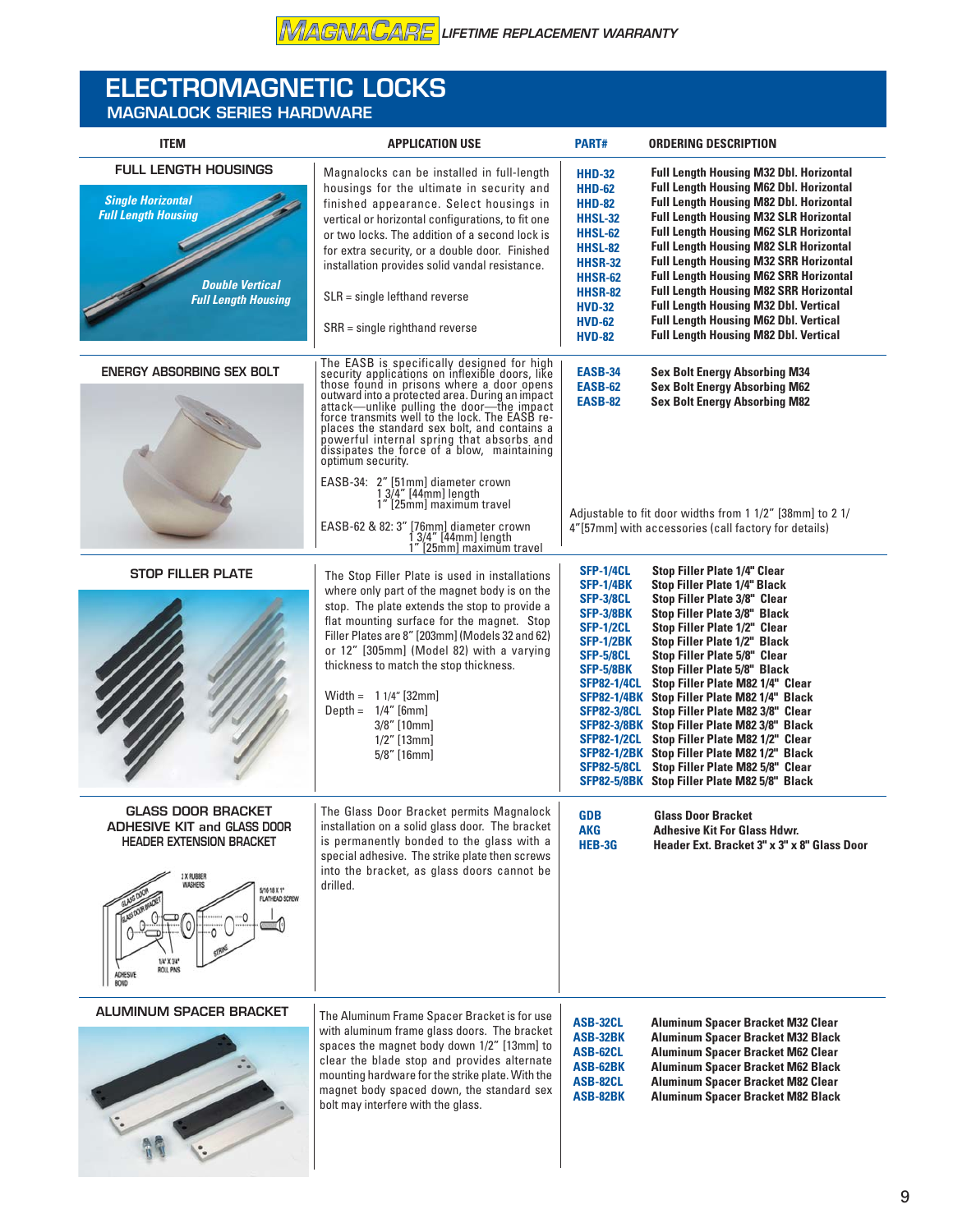# **ELECTROMAGNETIC LOCKS**

# **MAGNALOCK SERIES HARDWARE**

| <b>ITEM</b>                     | <b>APPLICATION USE</b>                                                                                                                                                                                                                                                                                                                                                                                                                                                                                    | PART#                                                                                                                                                                                                                                              | <b>ORDERING DESCRIPTION</b>                                                                                                                                                                                                                                                                                                                                                                                                                                                                                                                                                                                   |
|---------------------------------|-----------------------------------------------------------------------------------------------------------------------------------------------------------------------------------------------------------------------------------------------------------------------------------------------------------------------------------------------------------------------------------------------------------------------------------------------------------------------------------------------------------|----------------------------------------------------------------------------------------------------------------------------------------------------------------------------------------------------------------------------------------------------|---------------------------------------------------------------------------------------------------------------------------------------------------------------------------------------------------------------------------------------------------------------------------------------------------------------------------------------------------------------------------------------------------------------------------------------------------------------------------------------------------------------------------------------------------------------------------------------------------------------|
| CONCRETE/WOOD BRACKET           | The Concrete/Wood Frame Bracket is used on<br>concrete filled or wood door frames. On<br>concrete filled frames the bracket anchors to<br>the frame using sheet metal screws; the magnet<br>mounts to the bracket with machine screws.<br>The bracket includes a central splice area.<br>avoiding the need to drill a wireway through the<br>concrete. On wood frames, 4" [104mm] wood<br>screws penetrate into the header. Separate<br>part numbers are used for the Model 32, 62, and<br>82 Magnalocks. | <b>CWB-32CL</b><br><b>CWB-32BK</b><br><b>CWB-62CL</b><br><b>CWB-62BK</b><br><b>CWB-82CL</b><br><b>CWB-82BK</b>                                                                                                                                     | <b>Concrete/Wood Bracket M32 Clear</b><br><b>Concrete/Wood Bracket M32 Black</b><br><b>Concrete/Wood Bracket M62 Clear</b><br><b>Concrete/Wood Bracket M62 Black</b><br><b>Concrete/Wood Bracket M82 Clear</b><br><b>Concrete/Wood Bracket M82 Black</b>                                                                                                                                                                                                                                                                                                                                                      |
| UNIVERSAL HEADER BRACKET        | The Universal Header Bracket is used to<br>extend a narrow header (often found on<br>aluminum frame glass doors) to permit<br>mounting of the Magnalock. The bracket is<br>positioned either to extend 1" [26mm] or<br>1-1/2" [38mm], and also serves to conceal the<br>hookup cable within its hollow interior. Model<br>UHB works with Model 32, 34 or 62 series<br>Magnalocks and the longer UHB-82 works<br>with the Model 82.                                                                        | <b>UHB-CL</b><br><b>UHB-BK</b><br>UHB-82CL<br><b>UHB-82BK</b>                                                                                                                                                                                      | Universal Header Bracket Clear<br><b>Universal Header Bracket Black</b><br>Universal Header Bracket M82 Clear<br>Universal Header Bracket M82 Black                                                                                                                                                                                                                                                                                                                                                                                                                                                           |
| <b>HEADER EXTENSION BRACKET</b> | Header Extension Brackets are 90 degree angle<br>brackets used to extend a narrow header to<br>permit mounting of a Securitron Magnalock.<br>Model HEB82 may be used with Securitron<br>Magnalock versions M34 and M82.                                                                                                                                                                                                                                                                                   | <b>HEB-3CL</b><br><b>HEB-3BK</b><br><b>HEB82-3CL</b><br><b>HEB82-3BK</b>                                                                                                                                                                           | <b>Header Ext. Bracket 3" Clear</b><br><b>Header Ext. Bracket 3" Black</b><br><b>Header Ext. Bracket M82 3" Clear</b><br><b>Header Ext. Bracket M82 3" Black</b>                                                                                                                                                                                                                                                                                                                                                                                                                                              |
| <b>DRESS COVERS</b>             | Dress Covers are separately available for the<br>Model 32, 34, 62 and 82 Magnalocks. They<br>install in seconds using structural foam<br>adhesive. The cover improves the appear-<br>ance of the installation by concealing the lock.<br>The covers are available in four finishes al-<br>lowing easy alteration of the Magnalockfinish<br>to suit architectural considerations.                                                                                                                          | <b>DC-32CL</b><br><b>DC-32BK</b><br><b>DC-32SP</b><br><b>DC-32BP</b><br><b>DC-34CL</b><br><b>DC-34BK</b><br><b>DC-34SP</b><br><b>DC-34BP</b><br>DC-62CL<br>DC-62BK<br><b>DC-62SP</b><br>DC-62BP<br>DC-82CL<br>DC-82BK<br>DC-82SP<br><b>DC-82BP</b> | <b>Dress Cover M32 Clear</b><br><b>Dress Cover M32 Black</b><br>Dress Cover M32 Stainless Polished<br><b>Dress Cover M32 Brass Polished</b><br><b>Dress Cover M34 Clear</b><br><b>Dress Cover M34 Black</b><br><b>Dress Cover M34 Stainless Polished</b><br><b>Dress Cover M34 Brass Polished</b><br><b>Dress Cover M62 Clear</b><br><b>Dress Cover M62 Black</b><br><b>Dress Cover M62 Stainless Polished</b><br><b>Dress Cover M62 Brass Polished</b><br><b>Dress Cover M82 Clear</b><br><b>Dress Cover M82 Black</b><br><b>Dress Cover M82 Stainless Polished</b><br><b>Dress Cover M82 Brass Polished</b> |
| <b>DOUBLE DRESS COVERS</b>      | Double Dress Covers are available in two<br>finishes, which will cover a pair of Magnalocks<br>on a double door, assuming they are separated<br>by not more than 2" [50mm].                                                                                                                                                                                                                                                                                                                               | DDC-32CL<br>DDC-32BK<br>DDC-62CL<br>DDC-62BK<br><b>DDC-82CL</b>                                                                                                                                                                                    | <b>Double Dress Cover M32 Clear</b><br><b>Double Dress Cover M32 Black</b><br><b>Double Dress Cover M62 Clear</b><br><b>Double Dress Cover M62 Black</b><br><b>Double Dress Cover M82 Clear</b><br><b>DDC-82BK</b> Double Dress Cover M82 Black                                                                                                                                                                                                                                                                                                                                                               |